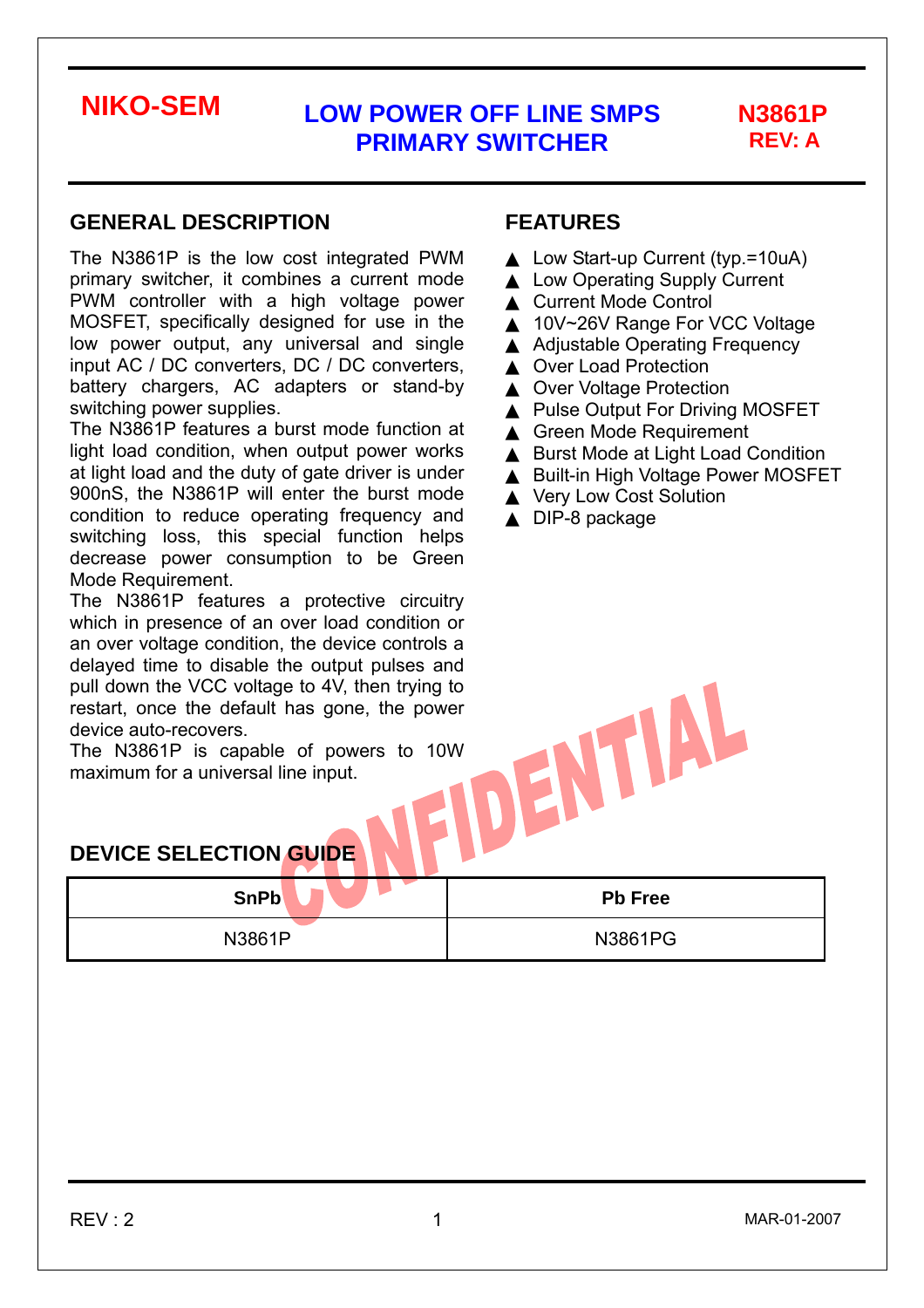

#### **BLOCK DIAGRAM**  OSCILLATOR Rext FB 1 8 OVP PULSE **GENERATOR** BLANK UVLO 7 **VCC** 2 ⋀ 100K ⋟ 820 + **ROTECTION**<br>VCC<4V -  $\begin{array}{|c|c|c|c|c|c|}\n\hline\n\hline\n\end{array}$   $\begin{array}{|c|c|c|c|c|}\n\hline\n\end{array}$   $\begin{array}{|c|c|c|c|}\n\hline\n\end{array}$   $\begin{array}{|c|c|c|c|}\n\hline\n\end{array}$   $\begin{array}{|c|c|c|c|}\n\hline\n\end{array}$   $\begin{array}{|c|c|c|c|}\n\hline\n\end{array}$   $\begin{array}{|c|c|c|c|}\n\hline\n\end{array}$   $\begin{array}{|c|c|c|c|$ RELEASE 1.85V GREEN MODE + GND 3 6 NC  $\Omega$ 2K - OLP 0.65V  $\sqrt{2}$ 47 PULSE DRIVER + 5 DRAIN - DUTY CONTROL 1K 1K 0.65V 22 270K SO 4

### **ABSOLUTE MAXIMUM RATINGS**

| <b>PARAMETER</b>                      | <b>SYMBOL</b>         | <b>LIMITS</b>  | <b>UNITS</b> |
|---------------------------------------|-----------------------|----------------|--------------|
| Power supply voltage                  | <b>Vcc</b>            | 30             |              |
| <b>Switching Drain-Source Voltage</b> | <b>V<sub>DS</sub></b> | $-0.3$ to 650  |              |
| <b>Continuous Drain Current</b>       | ID                    |                |              |
| Source to GND Voltage                 | Vsource               | $-0.3$ to 5    |              |
| Power Dissipation at Ta =50           | <b>PTOT</b>           | 1200           | mW           |
| <b>Junction Temperature</b>           |                       | $-25 \sim 150$ |              |
| Storage Temperature                   | <b>TSTG</b>           | $-55 \sim 150$ |              |
| Lead Temperature (Soldering) 10S      | <b>TLEAD</b>          | 300            |              |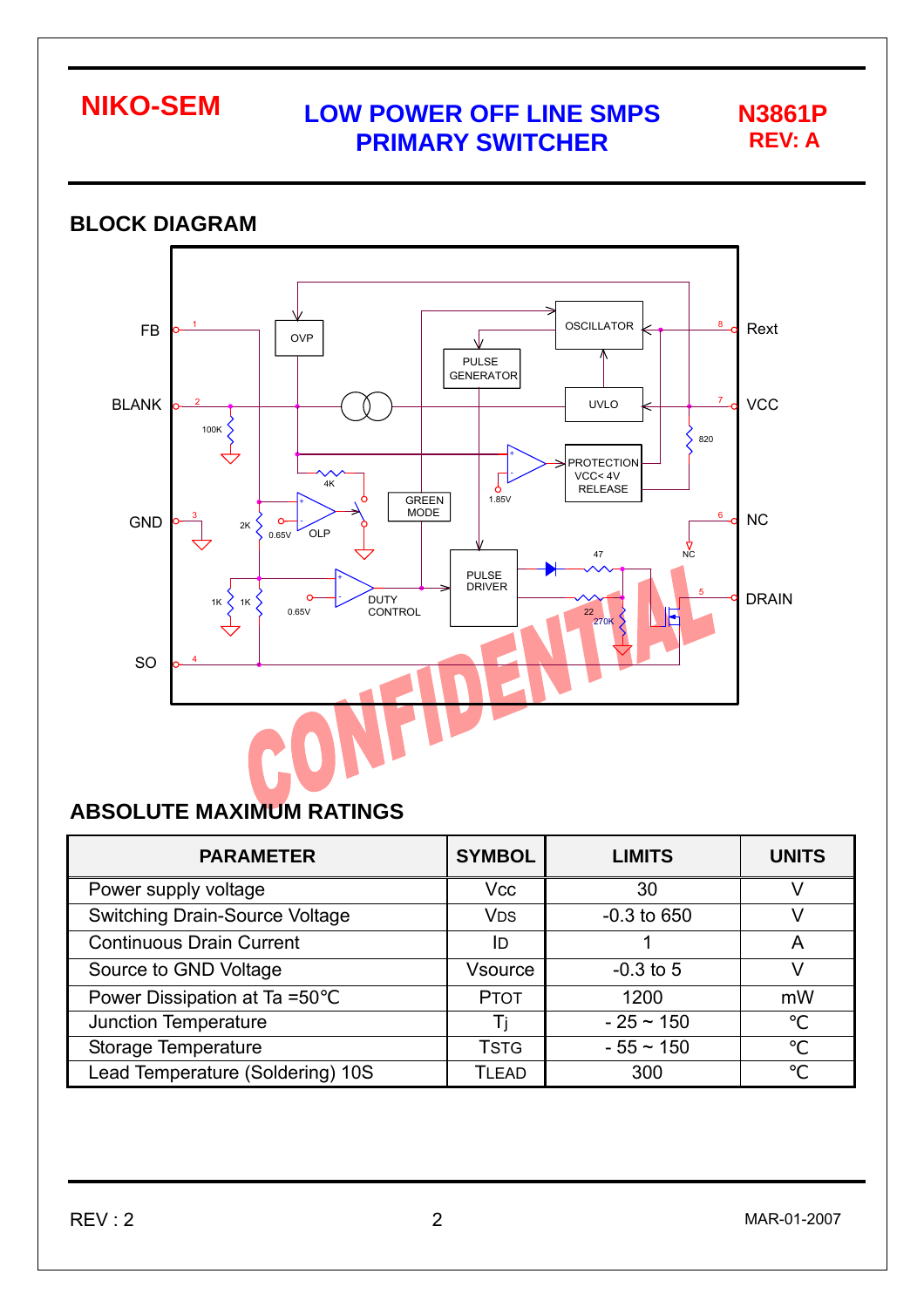**REV: A** 

### **THERMAL DATA**

| <b>PARAMETER</b>                       | <b>SYMBOL</b> | SOP-8 | DIP-8 | <b>UNIT</b> |
|----------------------------------------|---------------|-------|-------|-------------|
| Thermal Resistance Junction to Ambient | θja           | 53    | 45    | /W          |
| Thermal Resistance Junction to Case    | θic           | 23    | 15    | /W          |

### **ELECTRICAL SPECIFICATIONS**

(Vcc =15V, Ta =  $-25$  to 125 , unless otherwise specified)

| <b>PARAMETER</b>                    | <b>SYMBOL</b>     | <b>CONDITIONS</b>                   | <b>MIN</b> | <b>TYP</b> |            | <b>MAX UNITS</b> |  |  |  |
|-------------------------------------|-------------------|-------------------------------------|------------|------------|------------|------------------|--|--|--|
| <b>SUPPLY VOLTAGE SECTION</b>       |                   |                                     |            |            |            |                  |  |  |  |
| <b>Turn-on Threshold</b>            | Vcc(0n)           |                                     | 16         | 17         | 18         | $\vee$           |  |  |  |
| <b>Turn-off Threshold</b>           | Vcc(off)          |                                     | 9.5        | 10         | 10.5       | $\vee$           |  |  |  |
| <b>Operating Voltage Range</b>      | <b>Vcc</b>        |                                     | 10.5       | 15         | 26         | $\vee$           |  |  |  |
| <b>Operating Supply Current</b>     | Icc               |                                     |            | 1.0        |            | mA               |  |  |  |
| <b>OSCILLATOR SECTION</b>           |                   |                                     |            |            |            |                  |  |  |  |
| <b>Frequency Range</b>              | fs                | $Rext = 100K$                       | 47         | 52         | 57         | <b>KHz</b>       |  |  |  |
| <b>POWER SECTION</b>                |                   |                                     |            |            |            |                  |  |  |  |
| Drain-Source Voltage                | <b>BVDSS</b>      | $\text{ID} = 1 \text{mA}$           | 650        |            |            | V                |  |  |  |
| Off State Drain Current             | <b>IDSS</b>       | VDS=650V, Tj=25<br>VDS=650V, Tj=125 |            |            | 0.1<br>0.3 | mA               |  |  |  |
| Drain-Source On State<br>Resistance | RDS(ON)           | Ti=25 , ID=1A, N3861P               |            | 9.5        | 11.5       | Ω                |  |  |  |
| Drain Capacitance                   |                   | $V_{DS}=25V$                        |            | 20         |            | pF               |  |  |  |
| <b>Rise Time</b>                    | tr                |                                     |            | 250        |            | nS               |  |  |  |
| <b>Fall Time</b>                    | tf                |                                     |            | 120        |            | nS               |  |  |  |
| Max.Current Sense Voltage           | Vcs(max) <b> </b> | 25<br>Ti =                          | 1.2        | 1.3        | 1.4        | $\vee$           |  |  |  |
|                                     |                   | 100<br>Ti =                         | 1.1        | 1.2        | 1.3        | $\vee$           |  |  |  |
| <b>Over Voltage Protection</b>      | <b>VOVP</b>       | Vcc= VOVP                           | 26         | 28         | 30         | $\vee$           |  |  |  |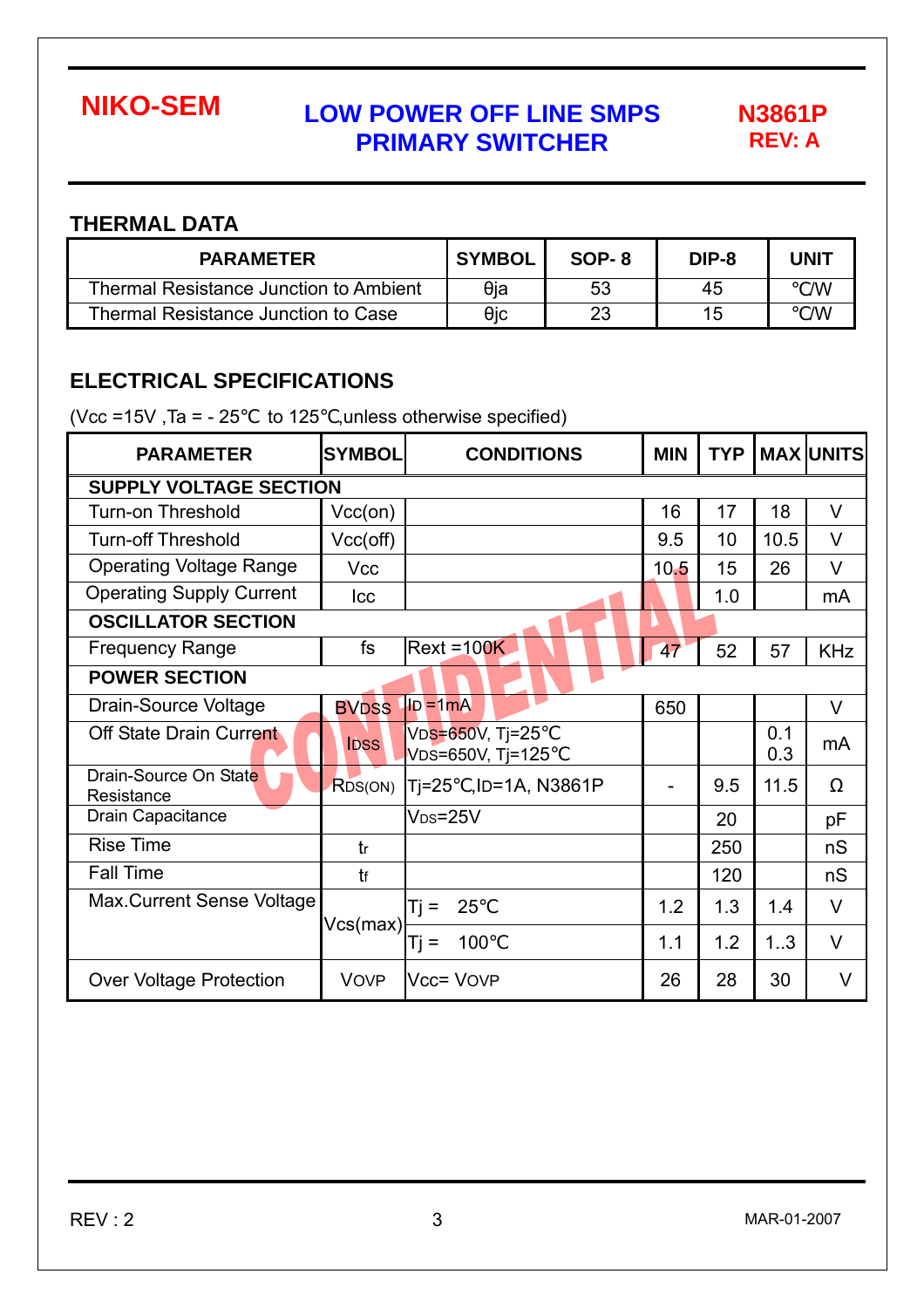**TYPICAL APPLICATION N3861P---- OUTPUT<10W**  BD1 +  $C<sub>1</sub>$ - + C6 R2 T1 D4  $\Omega$ L R1 2M D1 D2 EMI R3 + **FILTER**  $C<sub>7</sub>$ AC INPUT N R4  $C<sub>2</sub>$ **DA**  $1011$ C3 ന  $\overline{\phantom{0}}$  $\frac{6}{3}$ ເດ R10 47P  $\frac{0}{2}$ REXT VCC GND NC DRAIN U1  $\overline{112}$ <sub>D7</sub> **D**<sub>R</sub> BLANK N3861P GND SO  $\mathbf{f}$ C8  $\overline{\phantom{0}}$ ่ ო 4  $\overline{113}$ R5  $CA$  $C<sub>5</sub>$ **R** 1000P 0.47U **The maximum peak switch current is : I PK = 1.1 / R5 ( at Tc=100**℃**) The frequency set by R4 fs = 5.4E9 / R4** 

### **OPERATION DESCRIPTION Under Voltage Lockout (UVLO)**

The turn-on/turn-off threshold are fixed at 17V/10V, The hold-up capacitor must be charged to 17V through the start-up resistor, then the device starts to work, if the hold-up capacitor be discharged to 10V,the device stops to work.

The hold-up capacitor should be enough to supply VCC before energy can be delivered from the auxiliary winding of the main transformer. VCC must not drop below 10V during start-up process. The UVLO function ensures the hold-up capacitor can adequately supply VCC.

### **Start-Up Current**

The typical start-up current is only 10uA, This allows to use a high resistance of start-up resistor for minimizing power loss, therefore, a 2 M start-up resistor and a 10uF VCC hold-up capacitor would be sufficient for the typical application.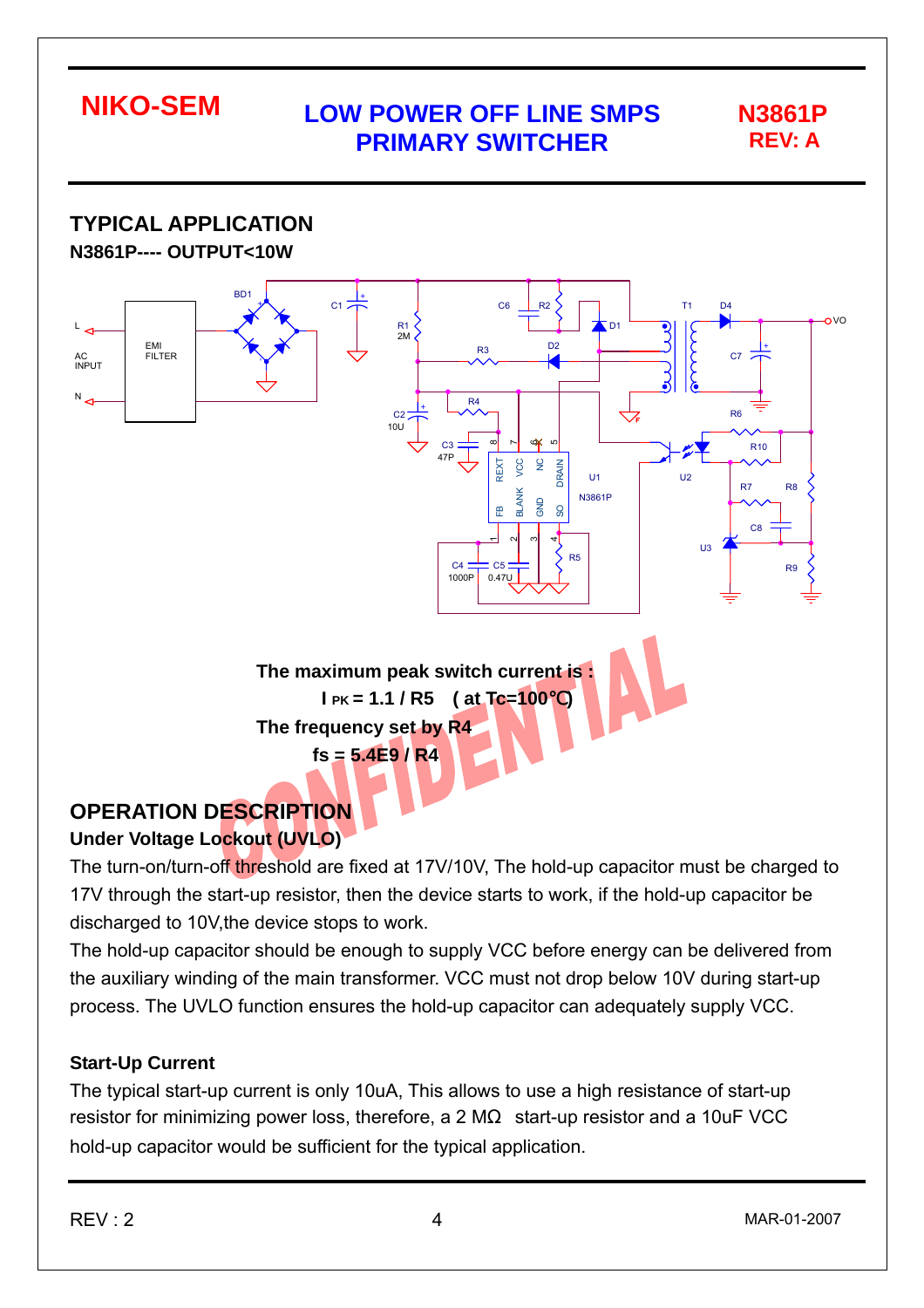#### **Internal Over-Voltage Protection**

The N3861 has built in a internal OVP function to prevent damage due to over-voltage of VCC, When the voltage of VCC exceeds 28V, to disable the output pulses and pull down the VCC voltage to 4V, then trying to restart, once the default has gone, the power device auto-recovers.

#### **External Over-Voltage Protection**

The 3861 is also provided an external OVP function to set lower over voltage threshold than internal OVP. The external over-voltage protection with an external zener diode ZD1 is showing on the bellowing application circuit.



#### **Constant Limited Power compensation**

The N3861 provides a constant limited power compensation, It used a special feedback control with an external capacitor 1000pF across FB pin and SO pin to make output power equal, no mater input is low or high line condition.

### **TYPICAL CHARACTERISTICS**

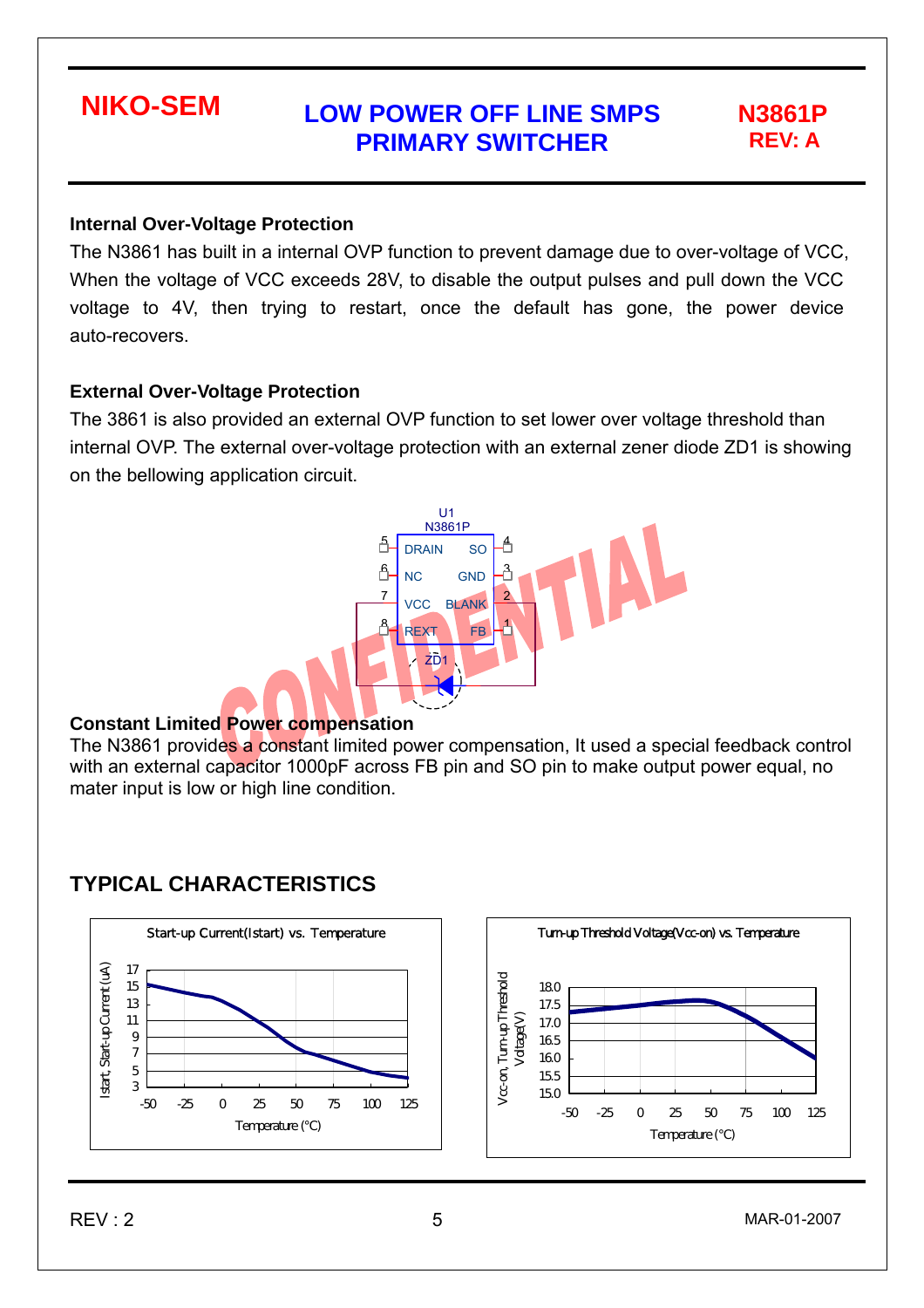Min.Operation Voltage(Vcc-off) vs. Temperature Voc-off, MinOperation 12 Vcc-off, Min.Operation 11 Voltage(V) 10 9 8 -50 -25 0 25 50 75 100 125 Temperature ( )









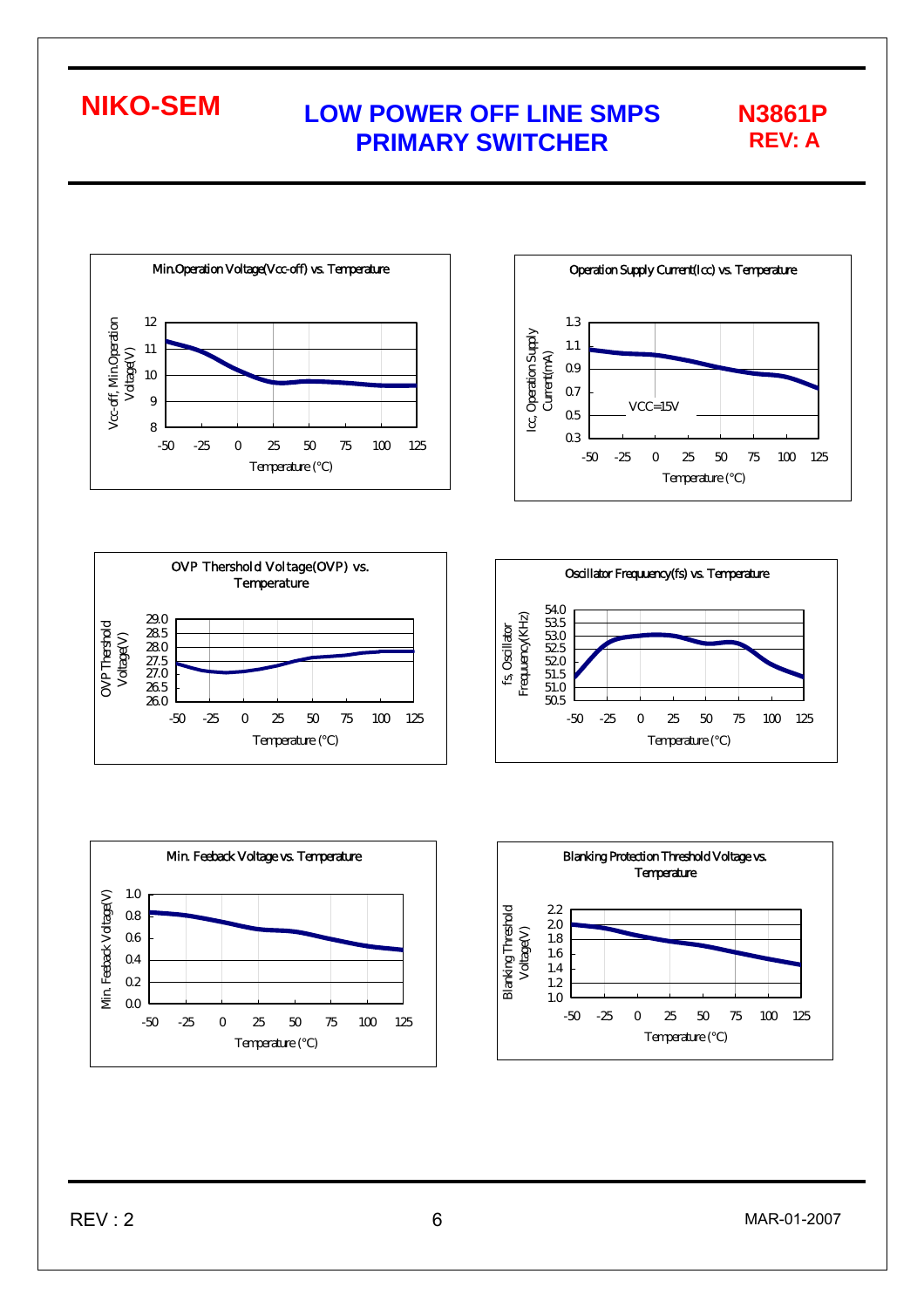

### **PIN CONFIGURATION**



### **PIN FUNCTIONS**

| <b>NO</b> | <b>FUNCTION</b>                                                             | <b>DESCRIPTION</b>                                                                                                     |  |  |  |
|-----------|-----------------------------------------------------------------------------|------------------------------------------------------------------------------------------------------------------------|--|--|--|
|           | FB                                                                          | Voltage feedback input.                                                                                                |  |  |  |
| 2         | <b>BLANK</b>                                                                | Set the blanking time to delay the protection operation.                                                               |  |  |  |
| 3         | Ground, Current return for both the signal and drive circuit.<br><b>GND</b> |                                                                                                                        |  |  |  |
| 4         | Source of the internal power MOSFET.<br>lso                                 |                                                                                                                        |  |  |  |
| 5         | <b>DRAIN</b>                                                                | Drain of the internal power MOSFET.                                                                                    |  |  |  |
| 6         | <b>NC</b>                                                                   | Not connect.                                                                                                           |  |  |  |
|           | <b>VCC</b>                                                                  | Supply Voltage of this IC.                                                                                             |  |  |  |
| 8         | <b>REXT</b>                                                                 | Frequency setting resistor, connects a resistor to VCC pin and a capacitor<br>to GND. (The capacitor is fixed to 47pF) |  |  |  |